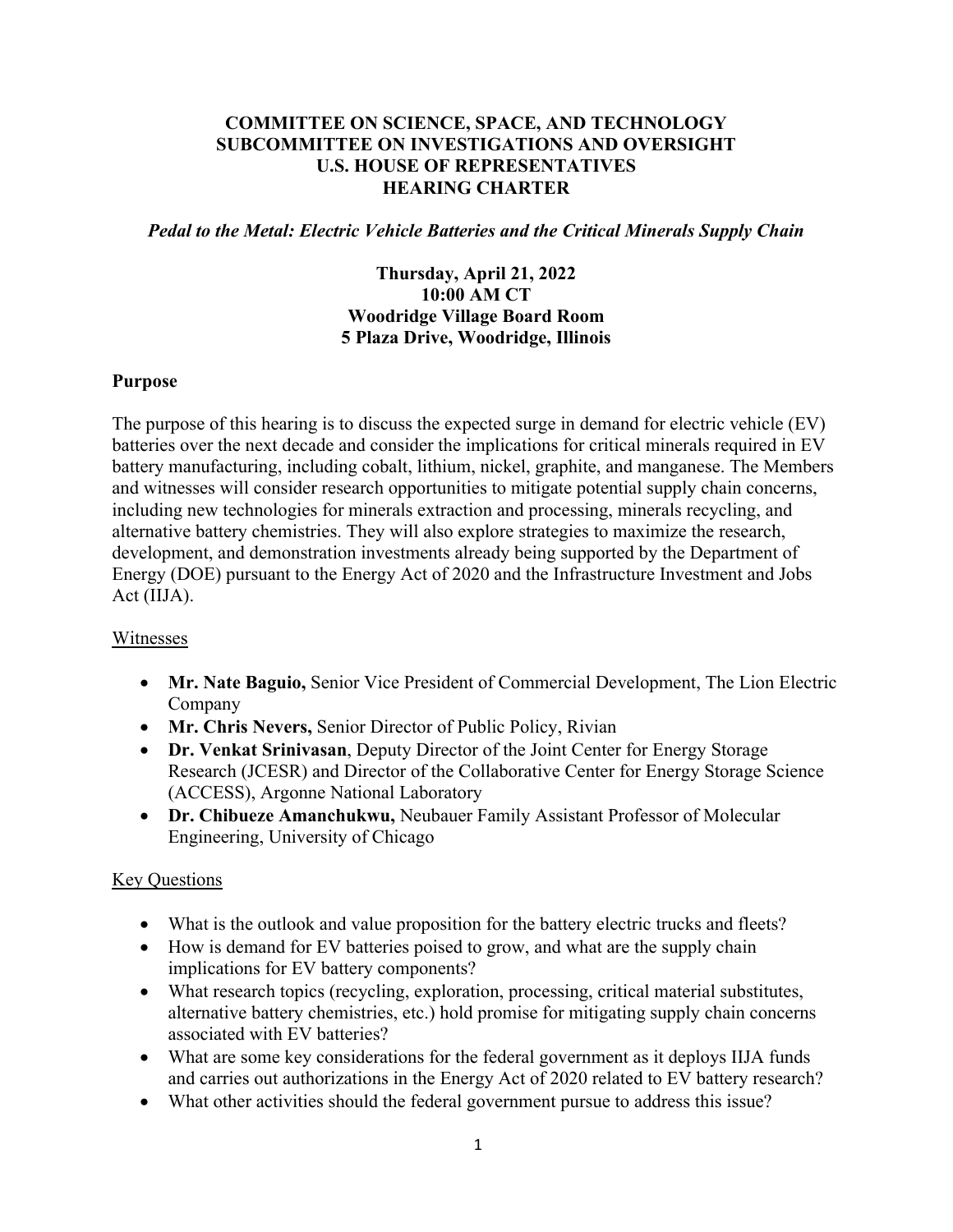### Background on EV sector growth and the battery mineral supply chain

Vehicle electrification is necessary to achieve net-zero emissions in the United States by 2050 and limit global warming to 1.5 degrees Celsius, as the Intergovernmental Panel on Climate Change says is required to avoid catastrophic climate conditions.

In 2019, global sales of electric cars totaled 2.2 million, about 2.5% of global car sales. In 2020, electric vehicles accounted for 4.1% of total car sales. In 2021, electric vehicle sales doubled again to 6.6 million, representing almost 9% of total car sales.<sup>1</sup> This aggressive growth is taking place in the United States as well as abroad. EV sales doubled in the United States from 308,000 in 2020 to 608,000 in 2021.<sup>2</sup> For context, internal combustion engine car sales grew by just 2.8% in the same period. S&P Global Platts Analytics projects that global EV sales will soar another 400% by 2030.<sup>3</sup>

The explosive commercial uptake of electric vehicles has been enabled in large part by the falling costs of batteries. Battery cells saw an 89% cost reduction in the last decade, falling from an average of \$1,200/kWh in 2010 to \$132/kWh in November 2021.<sup>4</sup>

But because the outlook for EV industry growth is so aggressive, demand for EV battery minerals is surging and will continue to increase. Raw material prices have already started to tick up. The global price of nickel had already doubled in the two years prior to Russia's invasion of Ukraine,<sup>5</sup> and lithium hydroxide prices increased 254% in 2021 alone.<sup>6</sup>

To be sure, supply chain bottlenecks associated with COVID-19 have yielded price affects for commodities and materials across many sectors of the global economy. But analysts attribute a large portion of surging minerals costs to the rapid increase in demand for EVs specifically. Accordingly, Bloomberg NEF projects that average battery pack prices could increase for the first time in 2022, up about 2% to an estimated \$135/kWh.<sup>7</sup>

If EV battery mineral supplies are not diversified and/or increased and battery prices trend upwards as a result, it will be more difficult to achieve the Biden Administration's goal that 50% of vehicles sold in the United States be electric by 2030.8

<sup>1</sup> https://www.iea.org/commentaries/electric‐cars‐fend‐off‐supply‐challenges‐to‐more‐than‐double‐global‐sales

<sup>2</sup> https://www.energy.gov/energysaver/articles/new‐plug‐electric‐vehicle‐sales‐united‐states‐nearly‐doubled‐ 2020‐2021

<sup>&</sup>lt;sup>3</sup> https://www.spglobal.com/commodity-insights/en/market-insights/latest-news/energy-transition/021622global‐light‐duty‐ev‐sales‐to‐rise‐to‐268‐mil‐by‐2030‐platts‐analytics

<sup>4</sup> https://about.bnef.com/blog/battery‐pack‐prices‐fall‐to‐an‐average‐of‐132‐kwh‐but‐rising‐commodity‐prices‐ start‐to‐bite/

<sup>5</sup> https://www.wsj.com/articles/russia‐can‐hold‐nickel‐hostage‐metals‐mining‐environment‐china‐class‐domestic‐ electric‐vehicles‐11647287911

<sup>6</sup> https://www.spglobal.com/commodityinsights/en/market‐insights/latest‐news/energy‐transition/121421‐ commodities‐2022‐global‐lithium‐market‐to‐remain‐tight‐into‐2022

<sup>7</sup> https://about.bnef.com/blog/battery-pack-prices-fall-to-an-average-of-132-kwh-but-rising-commodity-pricesstart‐to‐bite/

<sup>8</sup> https://www.whitehouse.gov/briefing-room/statements-releases/2021/08/05/fact-sheet-president-bidenannounces‐steps‐to‐drive‐american‐leadership‐forward‐on‐clean‐cars‐and‐trucks/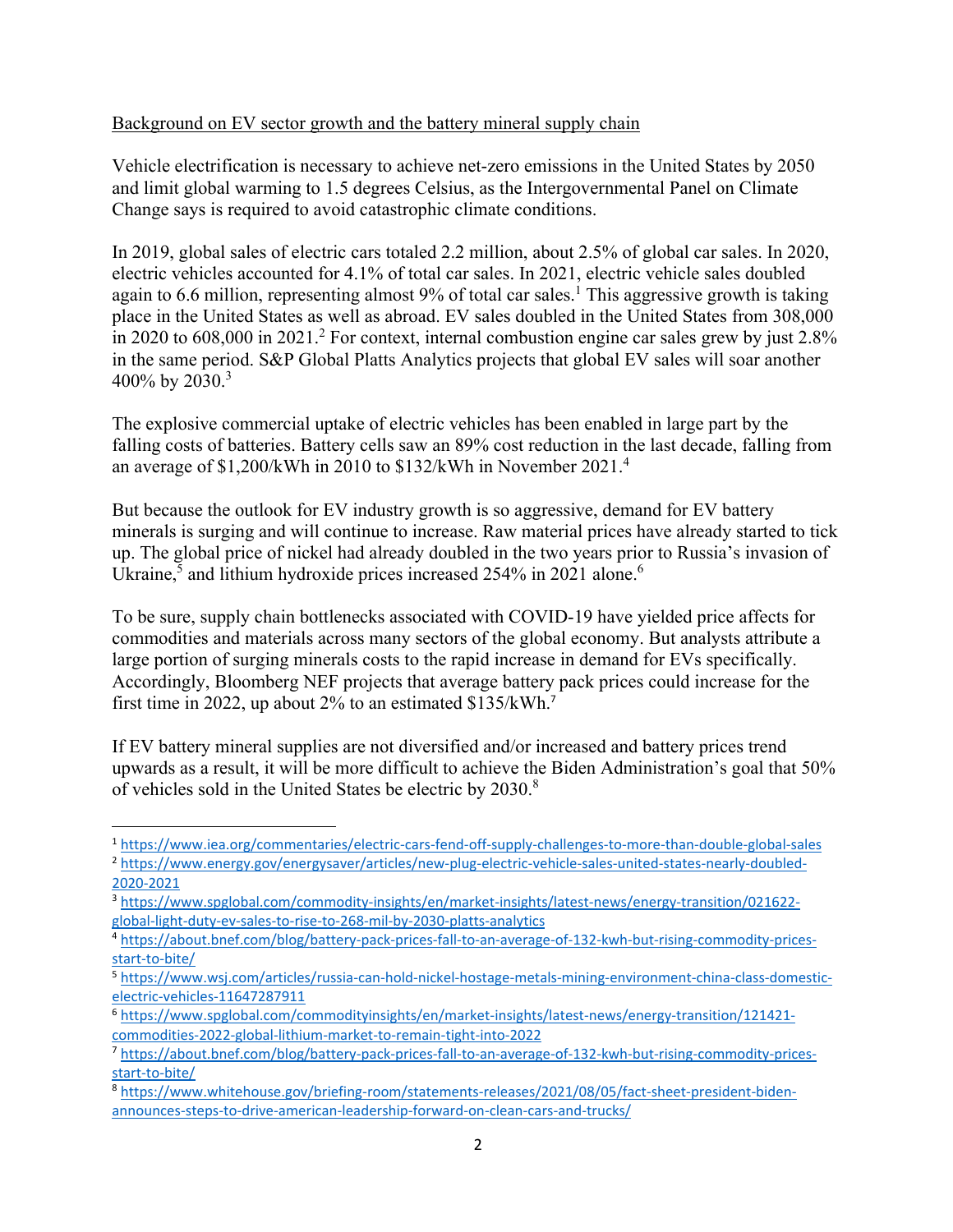## Critical Minerals in EV Batteries

The Energy Act of 2020 (30 U.S.C. 1606(a)) defines a critical mineral as "any mineral, element, substance, or materials designated as critical" by the Secretary of the Interior. The Department of Interior's list is based on a methodology developed in partnership with the White House Office of Science and Technology Policy's National Science and Technology Council (NSTC) Critical Minerals Subcommittee. The methodology is based in part on the relative insecurity of access for American consumers – e.g., how heavily production is weighted outside of the U.S. and whether there are single points of failure in the supply chain.<sup>9</sup> A "critical mineral" is also considered a "critical material" for purposes of dedicated R&D programs at the Department of Energy  $(DOE).<sup>10</sup>$ 

The key critical minerals commonly used in EV batteries are lithium, cobalt, nickel, graphite, and manganese.<sup>11</sup> Note that battery EV motors often require a different set of critical minerals, specifically rare earth elements like neodymium.

- **Lithium:** BloombergNEF projects that without battery recycling, cumulative lithium demand will exceed known global reserves by 2050.<sup>12</sup>
- **Cobalt:** Less than 1% of known cobalt reserves are in the United States. The majority of global cobalt reserves are in the Democratic Republic of Congo, and a majority of cobalt processing is performed in China. The International Energy Administration expects global cobalt demand to double from 2020 to 2030, even if no additional policy supports for EVs are put in place.<sup>13</sup> The Federal Consortium on Advanced Batteries (FCAB) seeks to eliminate the need for cobalt in lithium-ion batteries by  $2030$ .<sup>14</sup>
- Nickel: Less than 0.1% of known nickel reserves and manufacturing (processing) capacity are located in the United States. FCAB seeks to eliminate the need for nickel in lithium-ion batteries by 2030.<sup>15</sup>
- **Graphite:** Graphite comprises the majority of the battery anode. Virtually all of the global supply of processed graphite comes from China.<sup>16</sup>
- **Manganese:** Manganese is used in battery cathodes and supports energy density and reduced combustibility. Manganese demand may increase as it is substituted for nickel and cobalt. Around 80% of known manganese ore is located in South Africa.

The basic supply chain stages for EV battery minerals are as follows:

<sup>9</sup> https://www.govinfo.gov/content/pkg/FR‐2021‐11‐09/pdf/FR‐2021‐11‐09.pdf

<sup>10</sup> https://science.house.gov/imo/media/doc/Energy%20Act%20of%202020.pdf Section 7002(a)(2)

<sup>11</sup> https://www.govinfo.gov/content/pkg/FR‐2022‐02‐24/pdf/2022‐04027.pdf

<sup>12</sup> EVO 2021 (turtl.co)

<sup>13</sup> https://www.iea.org/data‐and‐statistics/charts/total‐cobalt‐demand‐by‐sector‐and‐scenario‐2020‐2040 <sup>14</sup> https://www.energy.gov/sites/default/files/2021‐

<sup>06/</sup>FCAB%20National%20Blueprint%20Lithium%20Batteries%200621\_0.pdf

 $15$  Id

<sup>16</sup> https://electrek.co/2021/12/20/graphite‐will‐be‐in‐deficit‐from‐2022‐heres‐what‐ev‐battery‐makers‐need‐to‐ do‐to‐secure‐the‐critical‐mineral/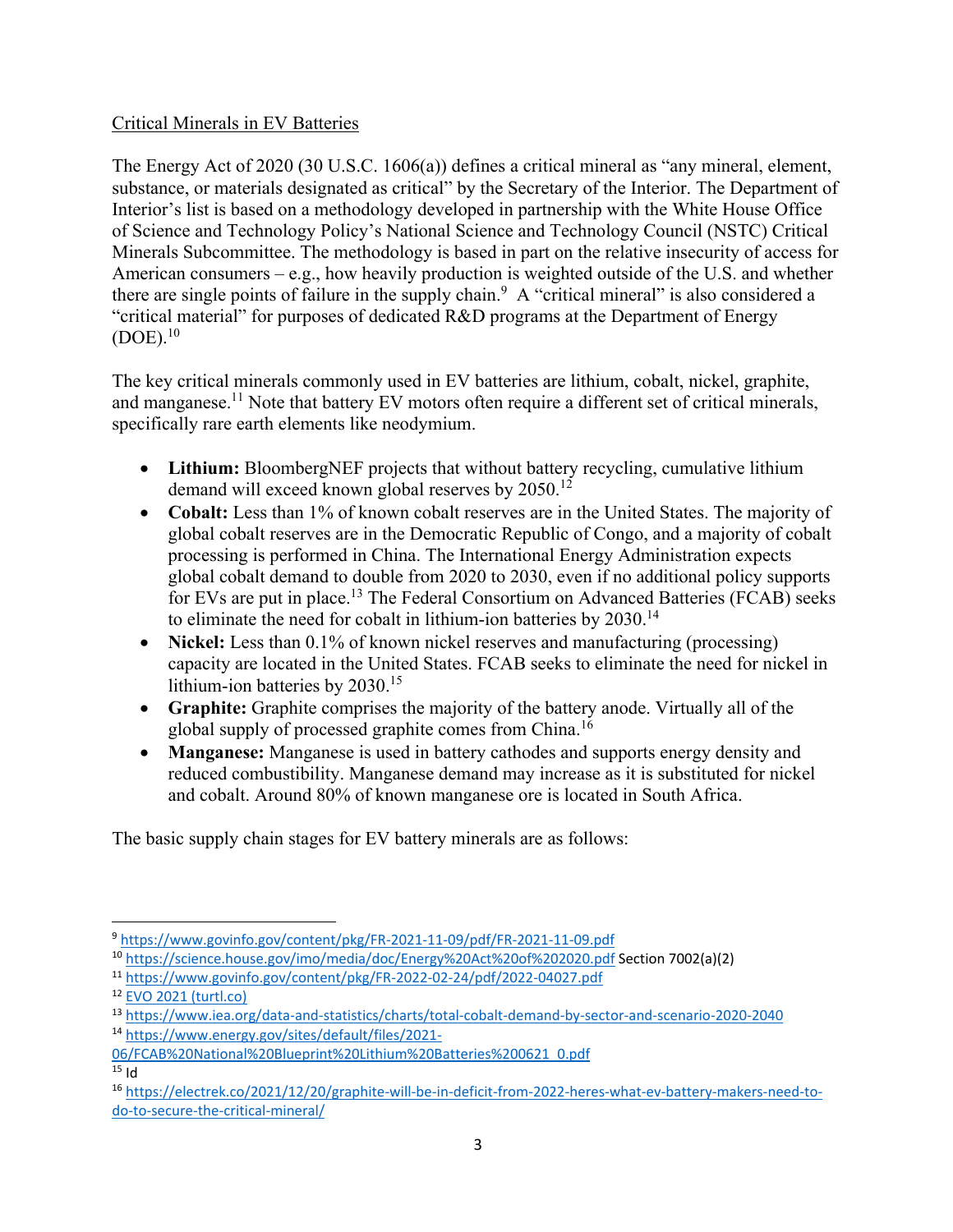- 1. **Extraction and mining**: Some EV critical minerals are dissolved in surface or subsurface fluid, while others are found in clays and solid ores.
- 2. **Mineral processing:** a variety of processes, including smelting, electrowinning, crushing, separation, hydrometallurgy, comprise this stage. Processing allows for a pure form of the desired metal to be separated from the mined rock, fluid, or clay. The United States relies almost entirely on trade partners, particularly China, for minerals processing.
- 3. **Component Fabrication**. Once processed and refined, several EV battery minerals must be "doped" with other materials to make the active material used in battery applications. The active materials are then fabricated into recognizable battery components – the anodes, cathodes, and electrolytes. Currently the United States manufactures 0% of cathodes globally and only 10% of anodes, 2% of electrolyte solutions, and 6% of separators. China manufactures 65% of both anodes and electrolyte solutions, and 42% of cathodes.17
- 4. **Cell fabrication** the anodes, cathodes, and electrolytes are packaged together into uniform electrochemical cells, each with a standardized power output. Tesla currently manufactures battery cells at its Gigafactory in Nevada. Thirteen new battery cell gigafactories are planned to come online in the United States by 2025.18
- 5. **Battery fabrication** Cells are packaged together into recognizable battery modules, and then into packs, with electrical connections and any necessary cooling equipment. For example, a 2018 BMW i3 battery pack has eight modules, each made of 12 cells.<sup>19</sup>

# Research Opportunities

**New methods for extraction, processing, and refining:** Innovators often seek to solve for environmental outcomes, such as reducing emissions or surface disturbance. For example:

- The ARPA-E MINER program is working on innovations to decrease energy required for comminution (breaking ore up into particles)
- DOE's American-Made Geothermal Lithium Extraction Prize seeks to develop technology strategies that enable direct lithium extraction from geothermal brines, which could avoid mining and additional surface disturbance.<sup>20</sup>
- In 2021, DOE's Advanced Manufacturing Office issued a \$5.6 million grant to NOVONIX to support development of a synthetic graphite anode material.
- Talon Metals is planning an in situ carbon capture and storage project to sequester greenhouse gas emissions at its nickel-copper-cobalt mine in Minnesota.

**Mineral Recycling:** EV batteries last a decade or more. Researchers are planning now for both the chemistry and the logistics of how to extract and repurpose critical minerals from the relatively "young" battery stock in the current EV fleet. One significant engineering challenge is

06/FCAB%20National%20Blueprint%20Lithium%20Batteries%200621\_0.pdf Page 19

<sup>17</sup> https://www.energy.gov/sites/default/files/2021‐

<sup>18</sup> https://www.energy.gov/eere/vehicles/articles/fotw-1217-december-20-2021-thirteen-new-electric-vehiclebattery‐plants‐are

<sup>19</sup> https://www.samsungsdi.com/column/all/detail/54344.html

<sup>20</sup> https://www.energy.gov/eere/articles/energy‐department‐announces‐phase‐1‐semifinalists‐geothermal‐ lithium‐extraction‐prize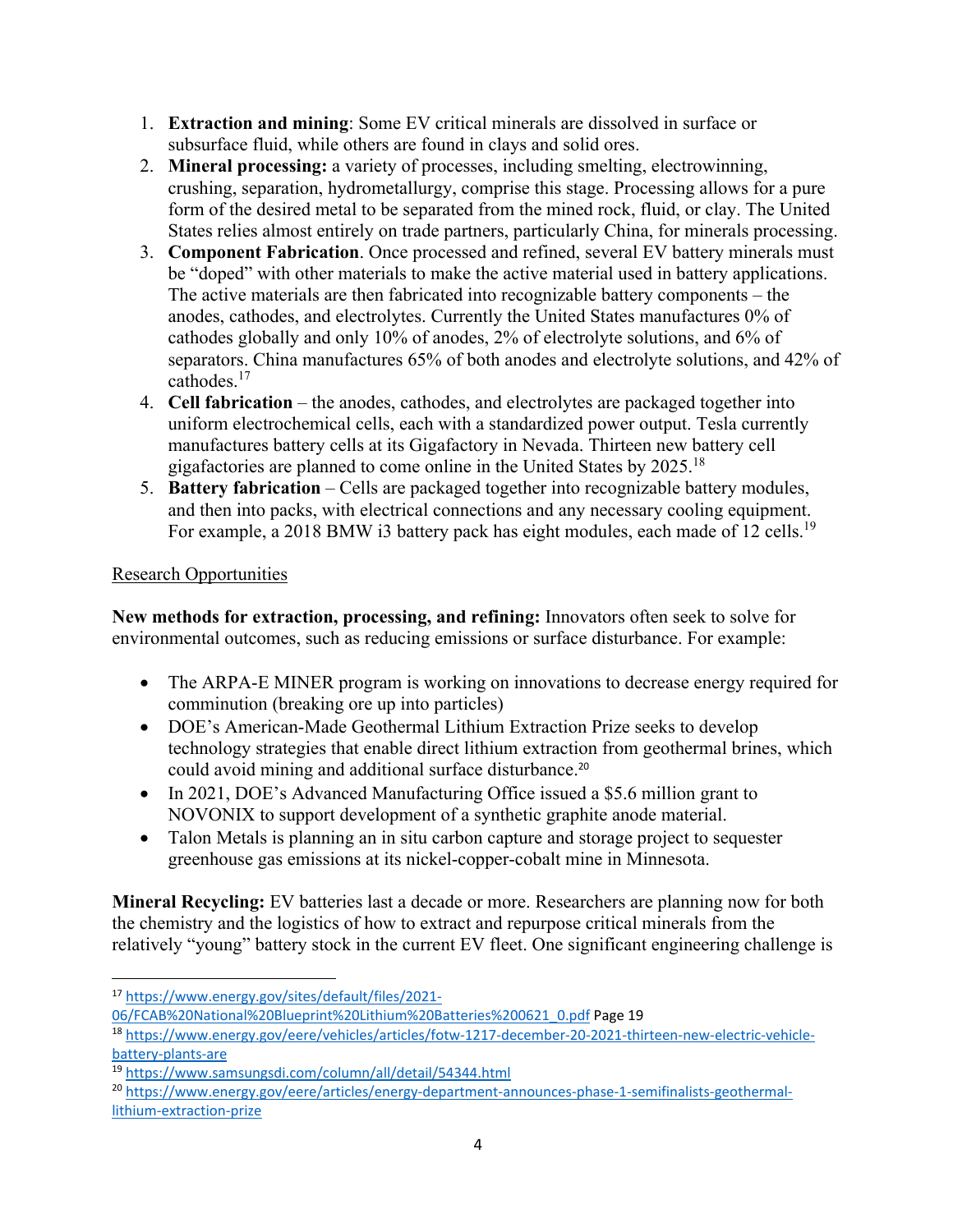designing an adaptable recycling schematic without knowing how the dominant battery chemistries may change in the coming decade. DOE's Vehicle Technologies Office supports an advanced battery recycling RD&D center at Argonne National Laboratory called ReCell.

**Alternative battery chemistries:** A number of research efforts are dedicated toward new chemistries that reduce or eliminate the cobalt and/or nickel components. New designs that increase the energy density of the cell will also help reduce critical mineral demand, as fewer cells could be required to achieve the same vehicle performance.

### Federal Programs and Actions

Since 2011, DOE has funded the Critical Materials Institute, a multi-institution Energy Innovation Hub led by Ames National Laboratory, at about \$25 million a year. CMI focused its research on diversifying material supplies, developing substitutes, improving reuse and recycling, and crosscutting research. CMI's last full year of funding was FY2021 and is in the process of closing out in FY2022.

In late 2012, DOE established the Joint Center for Energy Storage Research (JCESR), a separate Hub led by Argonne National Laboratory. In 2018 DOE renewed JCESR for another five-period with annual funding of \$24 million per year.<sup>21</sup>

In the fall of 2020, four U.S. agencies – Energy, Defense, Commerce, and State – convened the Federal Consortium for Advanced Batteries (FCAB) to help build a domestic supply chain to manufacture batteries that can be used for all energy storage applications, including electric vehicles. In June 2021, FCAB released the *2021-2030 National Blueprint for Lithium Batteries*, which charts a strategy for discovering critical minerals alternatives and enabling recycling.<sup>22</sup>

The bipartisan Energy Act of 2020, signed into law in December 2020, directed DOE to undertake a critical material recycling and reuse R&D program for energy storage systems which includes a focus on such systems for EVs.23

On February 24, 2021, President Biden issued Executive Order 14017, *Securing America's Supply Chains, which directed DOE to report on risks in the supply chain for EV batteries.<sup>24</sup>* 

The bipartisan Infrastructure Investment and Jobs Act was signed into law in November 2021.<sup>25</sup> It authorizes and appropriates over \$7 billion in funding over five years to support a variety of EV battery minerals programs largely centered at DOE, including mapping of deposits and grants for research, development and demonstration of minerals processing, recycling, and alternatives. Among the funds appropriated are \$75 million for the Critical Material Supply Chain Research Facility and \$600 million for the Critical Material Innovation, Efficiency, and

<sup>&</sup>lt;sup>21</sup> https://www.jcesr.org/jcesr-renewed-for-another-five-vears/

<sup>22</sup> National Blueprint for Lithium Batteries 2021‐2030 (energy.gov)

<sup>23</sup> https://science.house.gov/imo/media/doc/Energy%20Act%20of%202020.pdf

<sup>&</sup>lt;sup>24</sup> https://www.whitehouse.gov/briefing-room/presidential-actions/2021/02/24/executive-order-on-americassupply-chains/

<sup>&</sup>lt;sup>25</sup> Public Law 117-58. https://www.congress.gov/117/plaws/publ58/PLAW-117publ58.pdf.